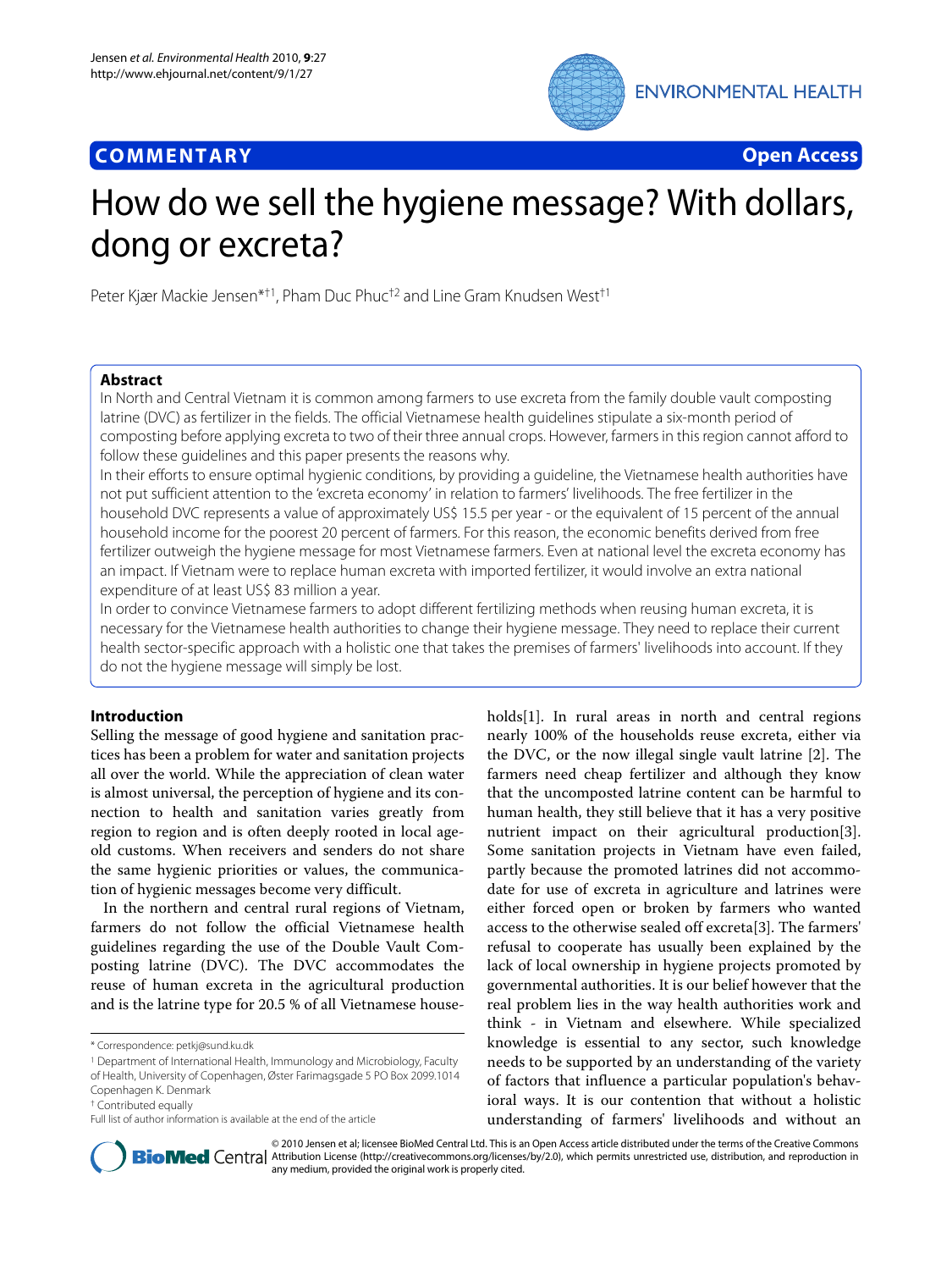interdisciplinary approach to solving hygiene and sanitation problems efforts to improve health among rural populations are largely in vain.

In three separate field studies, we have investigated different aspects of excreta reuse in Vietnam, covering a variety of topics including hygienic evaluation of the guidelines based on field trials of Ascaris eggs die-off[\[4](#page-2-3)], anthropological investigations of farmers perceptions of health and human excreta [[5\]](#page-2-4) and finally investigating agricultural practices versus health issues in the guidelines[[2,](#page-2-1)[6,](#page-2-5)[7\]](#page-2-6). The aim of all the studies were to evaluate the hygienic problems related to the excreta reuse in Vietnam and to find the reasons why the hygiene message is so difficult to promote. We discovered that the hygiene message is currently promoted purely from a public health perspective and this is precisely why it fails. In rural societies such as the Vietnamese, cultural, agricultural, religious and not least economic factors have equal if not greater influence on people's behavior. Thus, health and hygiene arguments only have a small chance of being heard. This paper will therefore focus on the interdisciplinary approach that has to be taken in hygiene promotion, illustrated by a new area that came up in our fieldwork in Vietnam - the excreta economy - and from this perspective the paper aims to evaluate the practical use of the current guidelines for excreta reuse in the agricultural sector.

## **Hygiene promotion and health**

In a country like Vietnam, where rural areas are hard hit by helminth infections associated with exposure to human excreta containing worm larvae, successful hygiene promotion is vital[[8\]](#page-2-7). The prevalence of helminth infections should raise particular concern, since these infections have been linked to low growth rate as well as learning difficulties among children [[9,](#page-2-8)[10\]](#page-2-9). Therefore these infections are important to target if the general state of health in the rural population is to be improved.

Apart from de-worming campaigns, the Vietnamese authorities attempt to combat the high levels of helminth infections by issuing guidelines that stipulate a minimum of six months' composting (retention) for the DVC content [[11](#page-2-10)], this minimum period of retention time has also been recommended in other studies and reviews [[12-](#page-2-11)[14](#page-2-12)]. However, our studies show that only 30% of farmers compost for the required six months. The remaining 70 % state they use the excreta for at least two of their three annual crops, indicating a maximum composting period of three to four months [\[2](#page-2-1)]. This practice is backed by the perception held by most interviewed farmers that health issues have to be adapted to the agricultural calendar simply because a family's livelihood depends on agood crop yield[\[2](#page-2-1)].

# **Discussion**

# **Sustainability and household excreta production**

Any farmer knows that when a crop is harvested, the nutrients extracted by the harvested crop need to be replaced in the soil. Phosphorus is an important nutrient. Unlike nitrogen, phosphorus cannot be drawn from the atmosphere but has to be supplied to the soil manually, either as organic manure/waste product or by adding artificial fertilizer to the soil. Farmers are obviously interested in finding cheap and sustainable ways of replacing phosphorus. In Vietnam, this is done by recycling the content of the family latrine, using it as fertilizer in the fields.

But how much phosphorus does a Vietnamese family produce, and how much artificial fertilizer do the excreta replace? A Vietnamese rice farmer living on a diet of primarily vegetarian food will typically excrete 300-500 g feces a day[\[13\]](#page-2-13). All excreta is mixed with ash as it is customary in Vietnam to throw one rice bowl (approximately 500 ml) of kitchen ash in the DVC after defecation to prevent smell and flies.

After the required six-month composting period, we measured a lowering of moisture in the excreta/ash from approximately 78 % to 35 % water [\[4\]](#page-2-3). According to our calculations, the daily production of excreta (including ash) from one person amounted to 420 g after the composting period - or 150 kg excreta per adult person per year. This amount complies almost with the expectations of North Vietnamese farmers, who estimate a family production of 300-400 kg excreta including ash per year.

## **Nutrient value of excreta in Vietnam**

In our study, we found 0.7 % phosphorus in the composted excreta with ash (to be published elsewhere). With an average household size of 4.6 [[15\]](#page-3-0) the households would have an annual production of 500 kg composted excreta and ash, the production of phosphorus would be equivalent to 3.5 kg pure phosphorus per year. If this amount of phosphorus was to be replaced by the commercial fertilizer commonly used in Vietnam (e.g. Diamonium phosphate fertilizer with 20 % phosphorus), a family would need to buy 17.5 kg DAP fertilizer a year.

#### **Excreta economy - in the household**

Excreta from the family latrine are not only valuable as fertilizer, as reflected in its

replacement value by a commercial fertilizer. In Vietnam, the composted excreta also has a local trading value, currently 500-700 Vietnamese Dong (VND) - or the equivalent of US\$ 0.031-0.044 per kg (2008 prices). At first glance, not a high value, but for the poorest 20 % of the rural farming population, this sum accounts for as much as 15 % of the annual household income[[1\]](#page-2-0). In our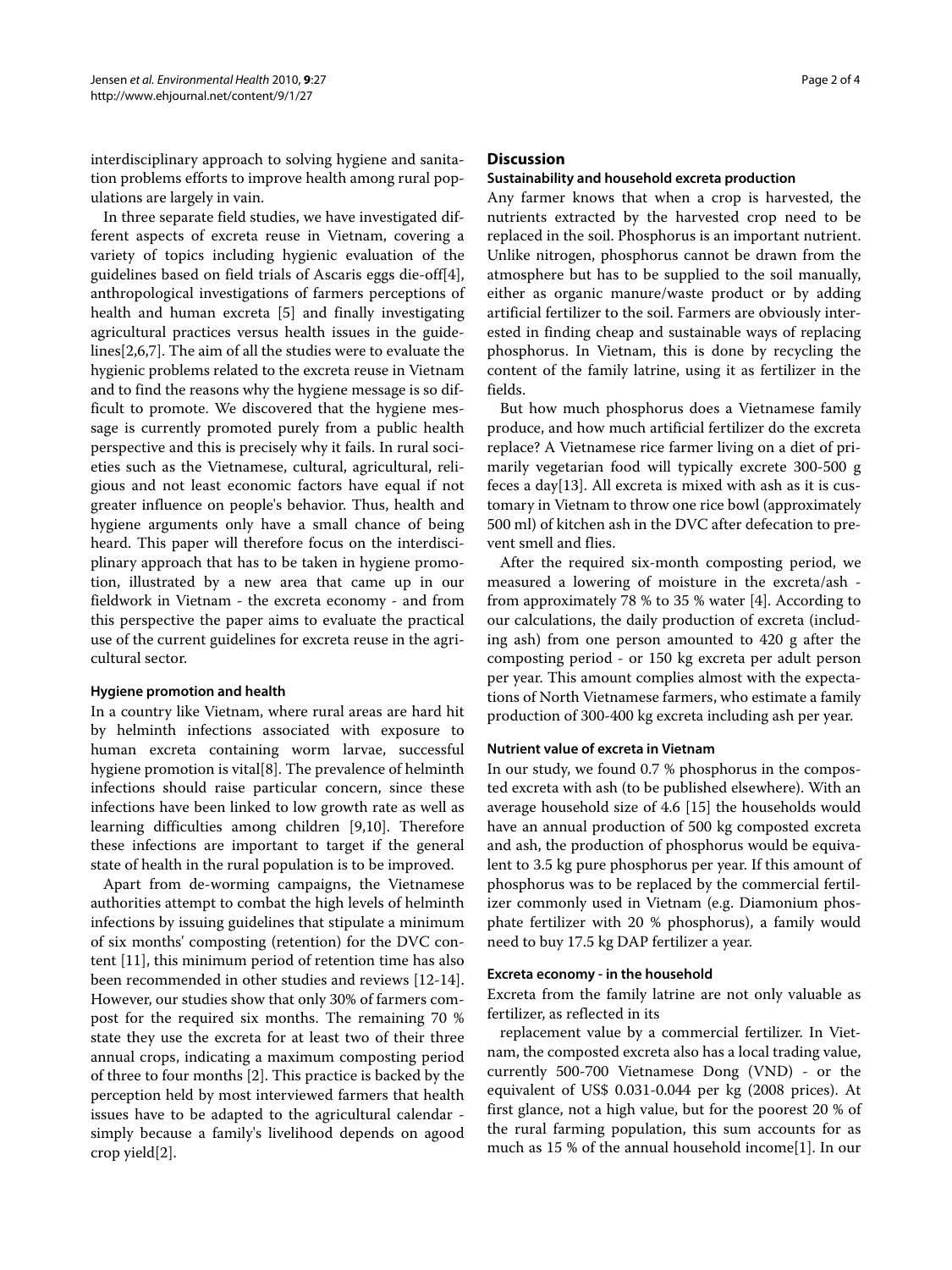previous studies we saw that the DVC were evenly used between the different socio-economic groups[[2\]](#page-2-1).

If the price of excreta were calculated on the basis of its phosphorus value, the market price for one kg of pure phosphorus would be 71,000-100,000 VND. We need to keep in mind that this price is only the perceived value of the excreta and not based on the excreta's actual content of phosphorus. Surprisingly enough, the equivalent price for the imported Chinese DAP fertilizer is also 100,000 VND per kg phosphorus (price in Hanoi October 2008). These figures clearly reflect that the Vietnamese farmers are dealing with a commodity they know has a definite commercial value[[7\]](#page-2-6).

## **Excreta economy - at national level**

We know that 20.5 % of Vietnamese households use a DVC and most farmers reuse excreta from the latrine on their fields. We have also established the value of excreta in relation to a poor family's income. The next step is to take these calculations to a national level, calculating the value of excreta reuse to the Vietnamese economy. If the current excreta production were to be replaced with imported fertiliser, the trading value of the excreta would generate minimum:

(84 million people  $\times$  20.5% DVC users  $\times$  110 kg excreta/ year (estimated as an average production for adults and children) × 0.031 US\$/kg excreta) ~ **US\$ 58,720,200**

If 1.9 million tons excreta were to be replaced with artificial fertilizer, it would create an additional import expenditure for Vietnam of at least US\$ 83 million

#### **Conclusion**

#### **Hygiene promotion - far more than a health issue**

The Vietnamese health authorities want the farmers to compost their excreta for a minimum of six months inside their DVC. The farmers on the other hand need the excreta in intervals of only three-four months. To comply with regulations the farmers would have to replace the excreta with artificial fertilizer once a year. This would mean an extra expenditure for the farmer of eight % of the household income. If the authorities were to suggest a non-reuse system this figure would increase to 15 % of the annual income. It appears highly unlikely that a poor farmer in rural Vietnam would be persuaded to spend that much of his household income to promote what is to him a non-visible health benefit.

It follows therefore that the hygiene message needs to be promoted differently if it is to change fertilizing methods among Vietnamese farmers. The health authorities need to come up with new interventions that accommodate the farmers' need for inexpensive fertilizer and the public health need for composted excreta that is hygienic and non-contaminated[\[4](#page-2-3)].

As the case of rural Vietnam reflects, hygiene promotion is far more than a health issue. Interventions to change behavior in certain populations call for interdisciplinary approaches that take into account the complexity of the context they wish to change. This applies to other sectors that face equally complex challenges [\[16](#page-3-1)]. If authorities understand the cultural, social, religious and economic factors that determine a population's behavioral patterns they will be able to devise strategies that accommodate these variants. Only then will efforts to promote better health and hygiene succeed.

#### **Author Details**

1Department of International Health, Immunology and Microbiology, Faculty of Health, University of Copenhagen, Øster Farimagsgade 5 PO Box 2099.1014 Copenhagen K. Denmark and 2National Institute of Hygiene and Epidemiology, Division of Enteric Infections, 1 Yersin Street, Hanoi, Vietnam

#### Received: 6 October 2009 Accepted: 18 June 2010 Published: 18 June 2010

#### **References**

- <span id="page-2-0"></span>1. General statistics office Government of Vietnam: Result of the survey on household living standards 2004**.** 2006. Ref Type: Generic
- <span id="page-2-1"></span>2. Jensen PK, Phuc DP, Knudsen LG, Dalsgaard A, Konradsen F: Hygiene versus fertilizer: The use of human excreta in agriculture - a Vietnamese example**.** International Journal of Hygiene and Environmental Health 2008, 3-4:432-439.
- <span id="page-2-2"></span>3. Water and Sanitation programme. Selling sanitation in Vietnam, what works? 2002. Jacata stock Exchange building, Tower 2, 13th floor, Jl. Jend. Sudirman Kav.52-53, SCBD, Jakarta 12190, Indonesia, Water and sanotation Programme, east Asia and the Paciffic. Ref Type: Report
- <span id="page-2-3"></span>4. Jensen PK, Phuc PD, Konradsen F, Klank LT, Dalsgaard A: Survival of Ascaris eggs and hygienic quality of human excreta in Vietnamese composting latrines**.** Environ Health 2009, 8:57.
- <span id="page-2-4"></span>5. Knudsen LG, Phuc PD, Hiep NT, Samuelsen H, Jensen PK, Dalsgaard A, et al.: The fear of awful smell: risk perceptions among farmers in Vietnam using wastewater and human excreta in agriculture**.** Southeast Asian J Trop Med Public Health 2008, 39:341-352.
- <span id="page-2-5"></span>6. Jensen PK, Phuc DP, Dalsgaard A, Konradsen F: Sucessfull sanitation promotion must recognize the use of latrine wastes in agriculture- The example of Vietnam**.** Bulletin of WHO 2005, 83:873-874.
- <span id="page-2-6"></span>Phuc DP, Konradsen F, Phuong PT, Cam PD, Dalsgaard D: Practice of using human excreta as fertilizer and implications for health in Nghe An province, Viet Nam**.** The South East Asian Journal of Tropical Medicine and Public Health 2006, 37:222-229.
- <span id="page-2-7"></span>8. van der Hoek W, Konradsen F, Cam PD, Hoa ND, Cong LD: Current status of soil-transmitted helminths in Vietnam**.** The South East Asian Journal of Tropical Medicine and Public Health 2003, 34:1-11.
- <span id="page-2-8"></span>9. Phiri K, Whitty CJ, Graham SM, Ssembatya-Lule G: Urban/rural differences in prevalence and risk factors for intestinal helminth infection in southern Malawi**.** Ann Trop Med Parasitol 2000, 94:381-387.
- <span id="page-2-9"></span>10. Stephenson LS, Holland CV, Cooper ES: The public health significance of Trichuris trichiura**.** Parasitology 2000, 121:S73-S95.
- <span id="page-2-10"></span>11. Government of Vietnam: National Rural Clean Water Supply and Sanitation Strategy up to Year 2020**.** Government of Vietnam; 2000. Ref Type: Report
- <span id="page-2-11"></span>12. Chien BT, Phi DT, Chung BC, Stenström TA, Carlander A, Westrell T, et al.: Biological study on retention time of microorganisms in faecal material in urine-diverting eco-san latrines in Vietnam**.** First International Conference on Ecological Sanitation. 5th-8th November, Naning, China 2001:120-124.
- <span id="page-2-13"></span>13. Feachem RG, Bradley DJ, Darelick H, Mara DD: Sanitation and Disease-Health aspects of excreta and waste water management**.** John Wiley & Sons for the World Bank; 1983.
- <span id="page-2-12"></span>14. Humphries DL, Stevenson LS, Pearce EJ, The PH, Dan TH, Khanh LT: The use of human faeces for fertilizer is associated with increased intensity